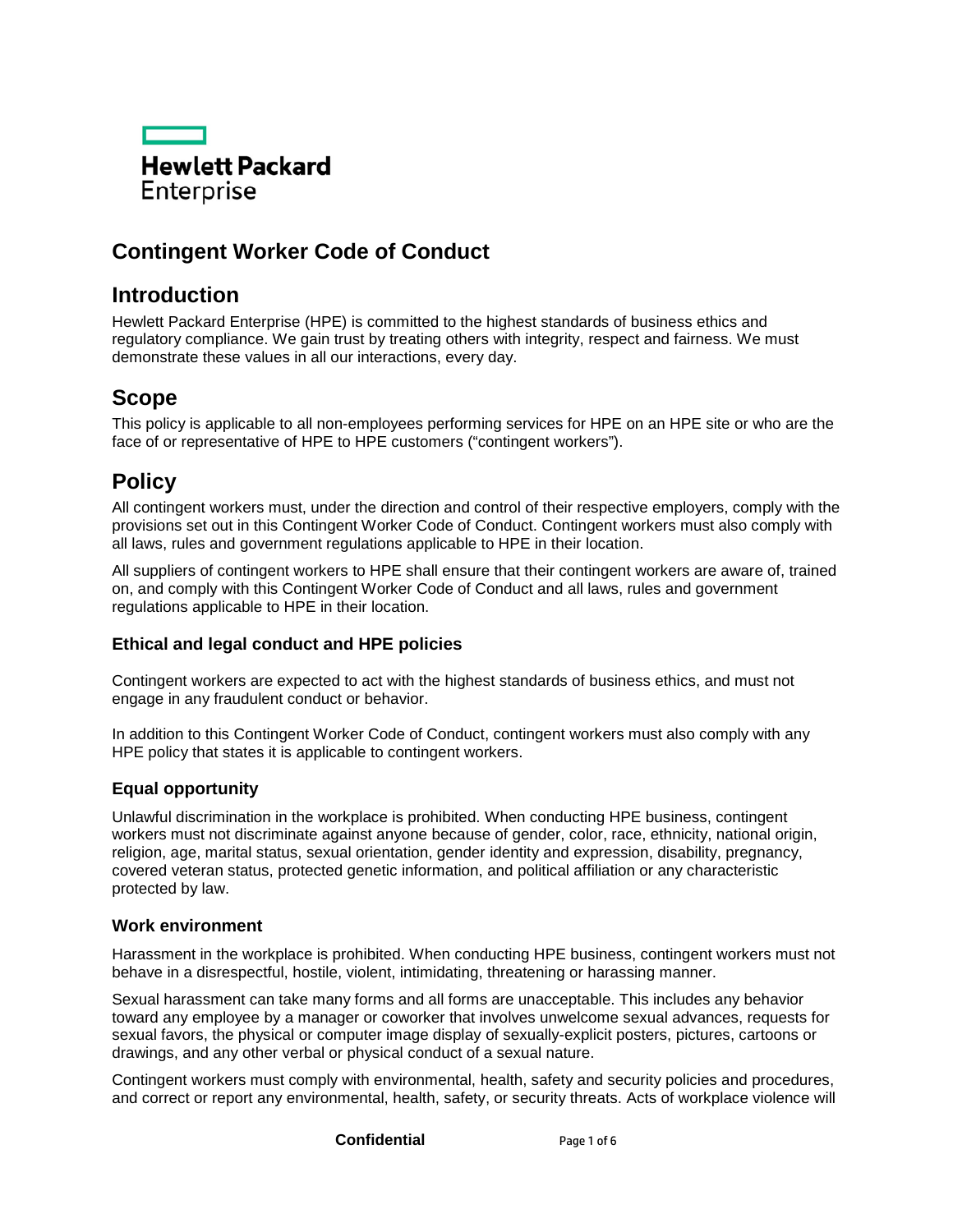not be tolerated. Workplace violence includes acts or threats of physical violence and any conduct that is sufficiently severe, offensive, or intimidating to result in another individual becoming reasonably fearful or apprehensive about his or her safety or the safety of his or her family or property.

## **Anti-corruption**

Contingent workers must not offer bribes, kickbacks or engage in corrupt practices. Contingent workers must comply with all ethical standards and applicable law in every country in which HPE does business.

Anti-corruption: Contingent workers must not offer or provide bribes, kickbacks or gifts to win or retain business or to improperly influence a business decision. Contingent workers are prohibited from offering, promising, or providing money or anything of value, either directly or indirectly, by employees or through other parties, to representatives of commercial entities or to government officials for the purpose of obtaining or retaining business or otherwise gaining a business advantage in any country. The U.S. Foreign Corrupt Practices Act (FCPA) and the UK Bribery Act (UKBA) prohibit any payment or gift to government officials, political parties, candidates for public or political office for the purpose of winning or keeping business. The UKBA also prohibits any payment or gift to commercial entities for the purpose of winning or keeping business.

- The FCPA and the UKBA apply to the actions of all HPE employees, HPE subsidiaries, joint ventures, contingent workers, agents and representatives.
- In short, anti-corruption means no acceptance or payment of:
	- o Anything of value provided for the purpose of winning or keeping business
	- o Any form of bribe or kickback

Facilitation Payments: Unless subjected to duress, contingent workers may not offer or make facilitation payments to any government official for routine government actions, either directly or indirectly. Duress occurs when a contingent worker fears physical harm or imprisonment if the facilitation payment isn't made and there is no safe alternative to complying with the demand. The duress exception applies only to one-time payment, typically of small value. Repeated facilitation payments or facilitation payments of high value are not permitted. Any payment of a facilitation payment must be reported to HPE Legal within 24 hours of the payment.

## **Anti-Human Trafficking**

HPE is committed to taking action against human trafficking, child labor and forced labor in our operations. Contingent workers are prohibited from engaging in trafficking in persons, which includes but is not limited to the illegal movement of people, trafficking in persons, sexual exploitation, and the use of forced or child labor of any form.

Consistent with HPEE's Standard of Business Conduct, contingent workers are expected to treat all people with fairness, dignity and respect; contingent workers are prohibited from procuring commercial sex acts and from accepting or providing anything relating to the sex industry on HPE premises or while on HPE business. This includes but is not limited to while using HPE assets/resources (Corporate Travel & Entertainment card, laptop, mobile phone, fleet vehicle, etc.). Contingent workers found to have engaged in this activity will be subject to disciplinary action up to and including separation from HPE contract work.

## **Business gifts and entertainment**

Contingent workers may not provide or receive business amenities (gifts, meals, services, entertainment, or anything else of value) when doing so creates the appearance of impropriety or undue influence. This restriction applies to amenities given to or received from representatives of HPE, or its current or potential customers, channel partners, suppliers, other business partners or competitors.

**Confidential** Page 2 of 6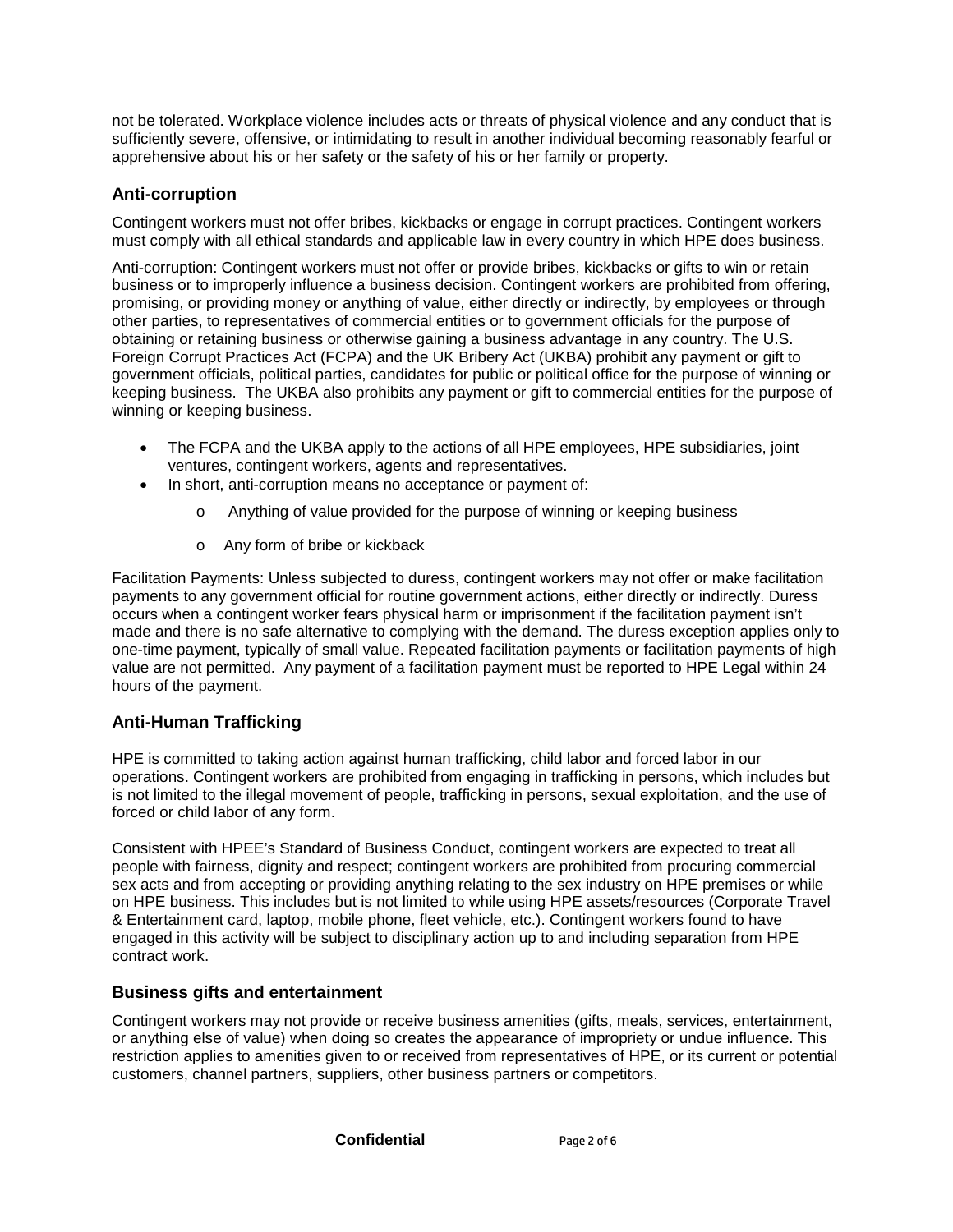## **Finder fees**

Contingent workers may not enter any commission or fee arrangements, except under written agreements, with *bona fide* commercial distributors, sales representatives, agents or consultants. All commission or fee arrangements must be preapproved by HPE Legal.

## **Conflicts of interest**

Contingent workers must always make decisions in the best interest of HPE and **based on the contract with their employer** when conducting HPE business. Contingent workers may not receive any personal profit or advantage, other than their compensation from their employer, in connection with any transaction involving HPE.

Contingent workers must not engage in:

- Any activity that would present a conflict of interest related to their employer and/or HPE
- Any activity that could be perceived as a potential conflict of interest related to their employer and/or HPE

## **Work with third parties**

Third parties are identified as HPE competitors, channel partners, suppliers (other than the CW employer) and other HPE business partners and customers.

Contingent workers may not work for any third parties while on assignment at HPE if this is specified or covered in the contract with their employer. The HPE contract with the supplier must specify the rules for the relationship with any other third parties (such as channel partners, competitors and customers not defined in the contract).

#### **Business with family or friends**

During their HPE assignment, contingent workers must disclose to their employer and HPE all situations where they may be conducting business with members of their family, friends, or others with whom they have a close personal relationship.

## **Use of HPE resources**

Any use of HPE assets, resources, or equipment, including the company's computers and information systems, must be solely for HPE business purposes and must be consistent with all HPE policies and guidelines. Contingent workers may not use any HPE resource in violation of law and must not allow other people, including friends and family, to use HPE resources. Contingent workers should avoid any usage that might lead to loss or damage, including the introduction of viruses or a breach of HPE's IT security. Theft or unauthorized possession or use of HPE assets is prohibited.

HPE resources may not be used to create, transmit, store, copy, or display messages, images or materials that are:

- For personal gain
- Solicitations
- Chain letters
- Threatening, pornographic, sexually explicit, harassing, demeaning or otherwise offensive

HPE may, as allowed by applicable local laws, access and inspect all HPE resources that contingent workers may use, including HPE computers, servers and systems, telephones, voicemail and email systems, desks, lockers, cabinets, vehicles and other equipment belonging to HPE. For reasons related to safety, supervision, security and other concerns, HPE may inspect persons and property on HPE premises at any time and without notice, as allowed by applicable local laws.

Contingent workers should not have any expectation of personal privacy in any messages or records created, transmitted or stored by means of HPE systems. HPE owns all business emails, voicemails and

**Confidential** Page 3 of 6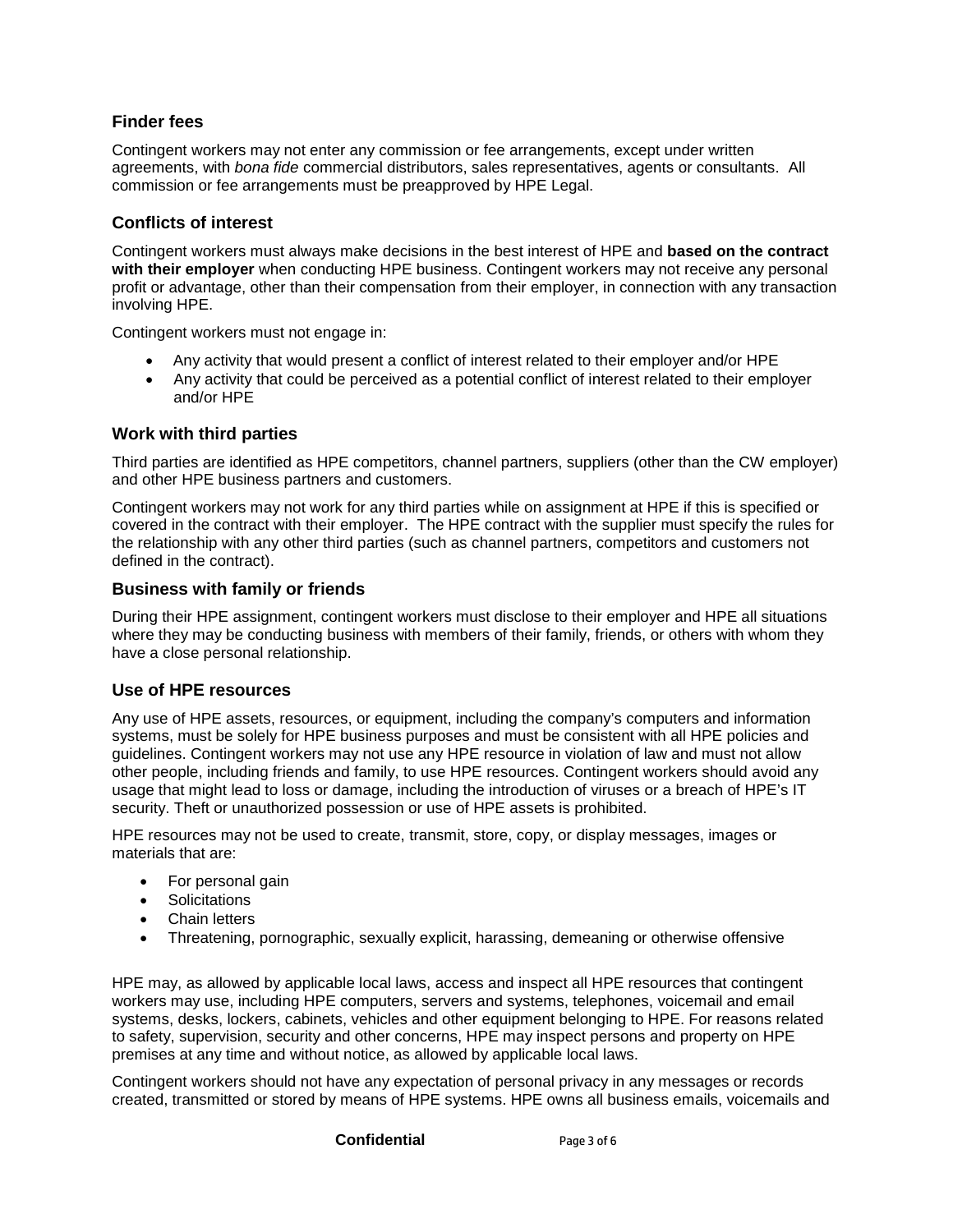any other non-personal data of any kind stored on or transmitted by HPE equipment. As allowed by applicable local law, HPE may access or retrieve such data at any time.

## **Confidentiality**

Contingent workers are expected to be familiar with and adhere to any specific confidentiality terms agreed to between their employer and HPE. If a separate confidentiality agreement does not exist, contingent workers must presume that all information made available to them in conducting HPE business is confidential. This includes information that HPE may have received from its suppliers, customers or business partners. Confidential information may only be used or disclosed for valid business purposes.

Contingent workers must understand and follow HPE's policies for the use of social media, including user forums, blogs, chat rooms, and bulletin boards, and must never discuss HPE intellectual property, trade secrets, and other company confidential information on social media.

## **Third-party confidential information**

- Former employers: Contingent workers are expected to honor any valid disclosure or use restrictions on confidential information of their current or former employers. Such information in any tangible or readable form must not be brought onto HPE premises without the prior written consent of such former employers.
- Competitors: Contingent workers must not request, accept, use, or share confidential information of HPE's competitors.
- Other third parties: Contingent workers must not disclose confidential information of customers, business partners, or suppliers, including non-public pricing information.
- Contingent workers must never induce anyone to violate any obligation of confidentiality.

#### **Records**

All records created in conducting HPE business must be complete and accurate, and must be retained, protected and disposed of according to HPE policy. All payments made on behalf of HPE must be properly documented. Contingent workers must not enter into any side letters or side agreements, or establish any undisclosed or unrecorded HPE fund or asset for any purpose. Records include email and other communications, and contingent workers should avoid exaggeration, derogatory language, and other expressions that could be taken out of context.

## **Gray marketing**

Contingent workers must use due diligence in preventing situations that may lead to the gray marketing of HPE products. Gray marketing is the trade of product through distribution channels that are unofficial, unauthorized, or unintended by HPE. Contingent workers must promptly report any suspected gray marketing activity to their employer, as well as to the HPE Ethics and Compliance Office.

## **Global trade compliance**

Contingent workers must understand and follow HPE's policies and procedures on Global Trade and must ensure HPE's products, services, and technology are not imported, exported, or transferred in violation of applicable law.

## **Insider trading**

Contingent workers may, at times, have access to material non-public information, which is information concerning HPE's business that a reasonable investor would consider important in deciding whether to buy, sell, or hold securities—and that information has not been released to the public. Trading stock, or causing stock to be traded, on the basis of material non-public information, regardless of the size of the trade or where the trader is located, is a violation of U.S. securities laws and, depending on the

**Confidential** Page 4 of 6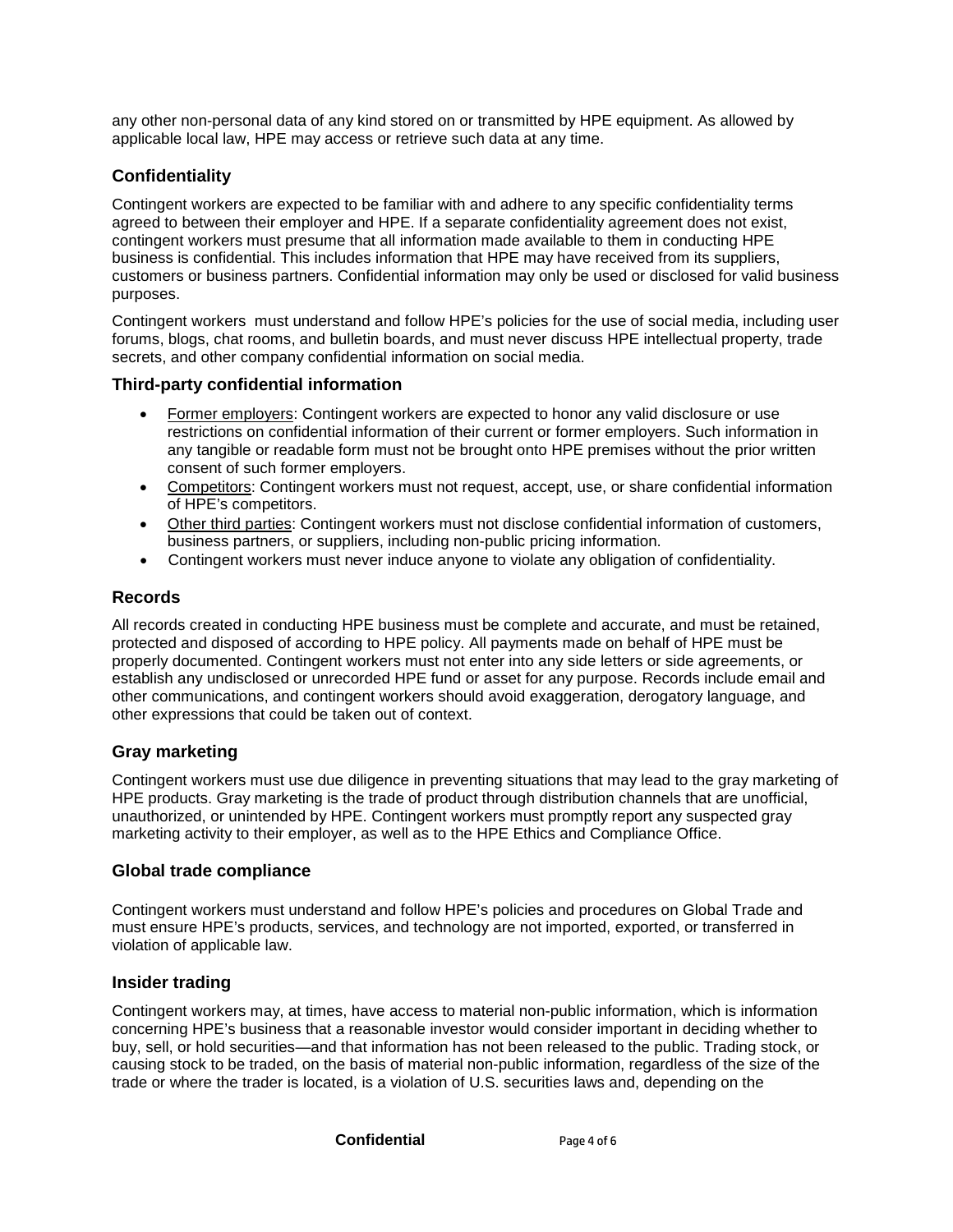circumstances, the laws of other countries. Anyone who violates these laws may be subject to severe civil and criminal sanctions.

## **Working in other countries**

When a contingent worker is conducting HPE business outside his or her resident country, the contingent worker must ensure compliance with immigration laws, and obtain proper authorizations (including work permits and visas), in each country in which they conduct business or perform work.

## **Discussions with press or media**

Contingent workers are not authorized to speak to the media on behalf of HPE. All communications with investors, analysts, and the media regarding HPE business must first be approved by HPE Investor Relations, Corporate Communications, or the appropriate HPE communications specialists. If you are contacted by a member of the news media, refer them directly to HPE Public Relations: [mailto:corpmediarelations@hpe.com.](mailto:corpmediarelations@hpe.com)

## **Privacy**

Contingent workers must follow HPE privacy policies and data protection practices when conducting HPE business and in using online and offline systems, processes, products and services that involve the use, storage or transmission of any personally identifiable data from HPE customers, business partners, employees and other individuals. Personal information includes data related to a person who can be identified or located by that data.

## **Non-solicitation**

Contingent workers may not solicit any HPE employee during the HPE employee's working time for purposes not related to their HPE engagement. Contingent workers may not distribute literature or other materials in HPE working areas, or solicit or hand out materials for any reason not related to their HPE engagement, including for charitable purposes.

## **Cooperation with investigations and audits**

Contingent workers must cooperate with all HPE internal investigations and audits, and must tell the whole truth and provide all applicable documents when responding to an investigation or audit. Contingent workers must not destroy or alter any records, and must not discuss an internal investigation with anyone, inside or outside HPE, unless permitted to do so by the internal investigators or in communicating with government agencies in compliance with local law.

## **Additional principles**

This Contingent Worker Code of Conduct must be read and adhered to in conjunction with the applicable code of conduct and policies (if any) of the contingent worker's employer. In addition, the requirements set out above are not all-inclusive. Any conduct that could raise questions about HPE's commitment to the highest standards of business ethics and compliance is prohibited.

Contingent workers with questions concerning this Contingent Worker Code of Conduct should contact their employer, a member of HPE management or HPE's Ethics and Compliance Office.

## **Reporting violations**

Contingent workers have an obligation to report any alleged misconduct immediately, including misconduct by employees, clients, contractors, partners and suppliers. Contingent workers should always act honestly and in good faith, and in a respectful manner when raising concerns related to or otherwise using this Contingent Worker Code of Conduct.